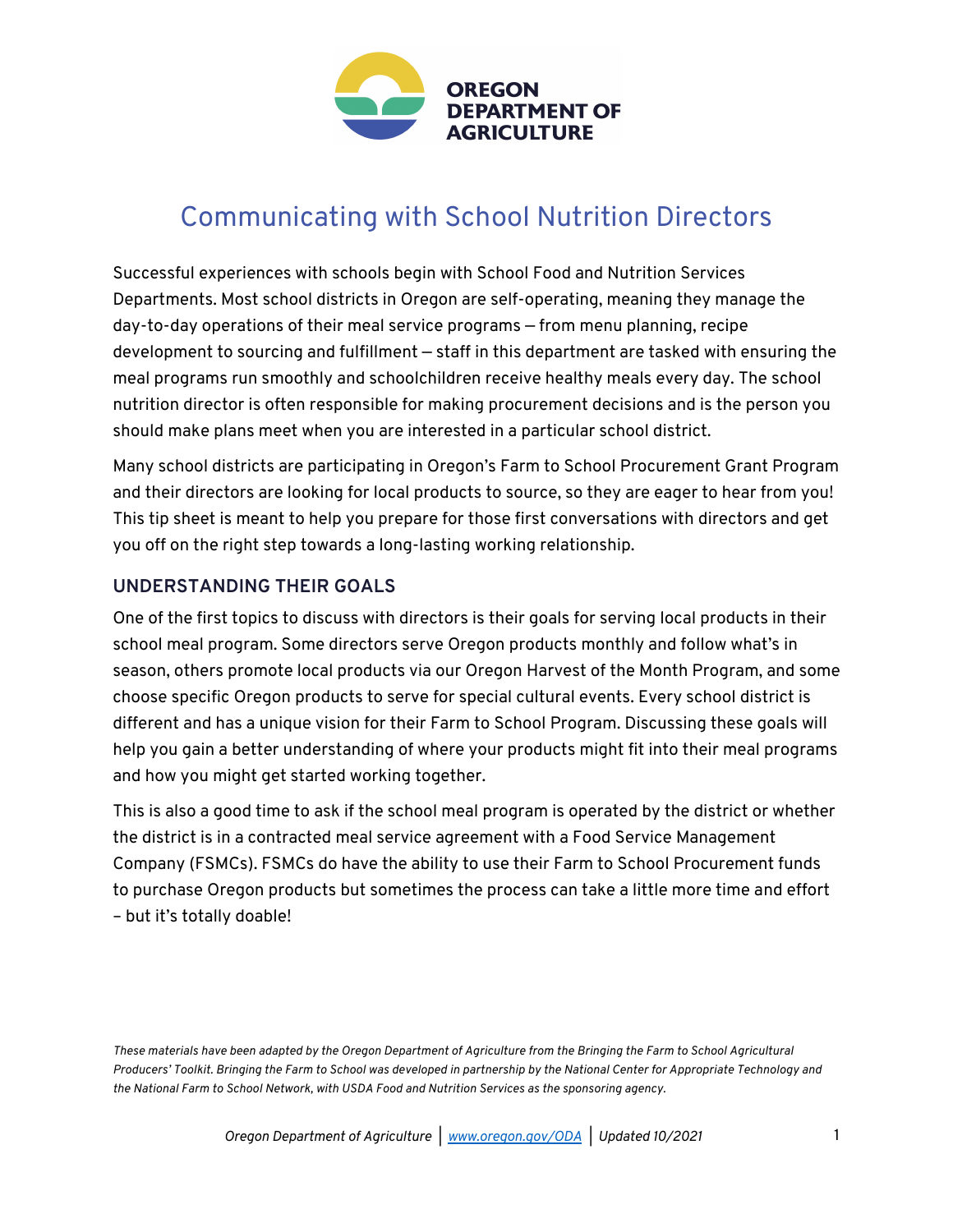**Products.** It's important to discuss the variety and types of products directors use daily and what opportunity there is to source these products locally. Many directors are interested in local products but often need to know how the product will fit the meal pattern and how it will pair with other items. You'll want to know how frequently they make purchases and whether they prefer products in bulk sizes or individually packaged. They may also prefer that your product arrive in a minimally processed form (frozen, chopped, peeled, etc.) that is convenient to prepare and serve. If they intend to serve fresh produce, you may want to ask them to describe their expectations and whether produce needs to be cleaned and ready to serve or whether they will be able to provide that preparation on site. If you are producing value added products, you may want to ask them about the types of recipes they use and whether they need tips or suggestions to use your product in combination with other meal categories. In terms of promoting your product among students, you may want to ask about what Point of Sale promotions of local products they display in the cafeteria serving line. Consider providing the Director samples of your product to give them a chance try your product with the rest of their food service team.

**Sourcing.** Many school districts have a variety of distribution channels they source local products from; you'll find that each district is unique in this aspect. Some are motivated to purchase directly from a producer while others may rely on their broadline distributor to source local products. This may be because they aren't aware of local options, or they may have had trouble sourcing local products in the past. You'll want to ask about their distribution channels and the experience and comfort level they have buying direct versus wholesale.

**Site infrastructure.** Directors often work with limited equipment and storage capacity to store, prepare and cook food. You will want to discuss what processing equipment they have available and whether they have on-site storage, including freezer and cooler space. Some school districts have a central kitchen and warehouse where all fulfillment, storage and meal preparation occurs, while others may have multiple locations where delivery may be required. You'll want to discuss who coordinates deliveries and whether there is a regular schedule, including days and times when they receive product. This will give you a sense of the volume of self-stable and perishable products they can handle and how frequently they may expect deliveries to be made.

**Procurement.** School districts follow federal purchasing policies to procure all food served in their meal programs. Often districts put out solicitations for certain products and they typically do this prior to the following school year as they forecast their menu items. You should ask directors about how you can be notified of upcoming solicitations and how to stay informed about those opportunities, so you have ample time to negotiate contracts. It's also appropriate for you to ask them to disclose product price ranges to determine if your products would be competitive and where flexibility may lie on either end. Directors have procurement tools to purchase local and you'll want to ask whether they can buy off contract and whether they use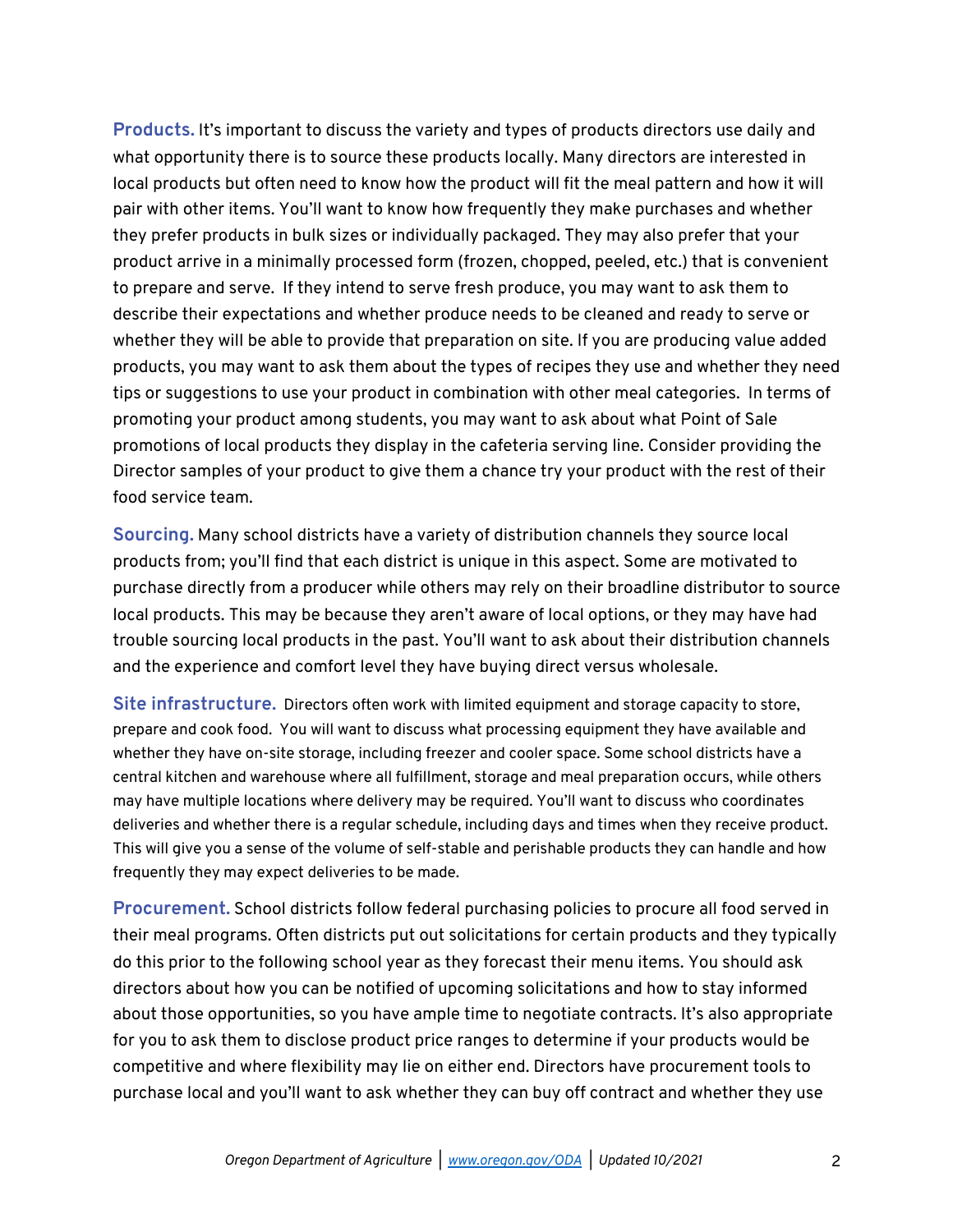micro-purchasing agreements for certain products. These are two purchasing methods they often use to buy directly from producers. Some directors will enter in to forward contracts with vendors. This can be a useful tool that outlines mutual expectations of working together and details about product delivery and payment. It's important to have a plan to address any unexpected events to reduce risk to either party and maintain good working relationships. You'll want to make sure that the contract outlines the terms for missed or delayed deliveries, product quality issues, and any unforeseen circumstances that affect product availability such as crop disaster or batching spoilage.

**Payment.** School districts typically have a 30 to 90 day invoicing and payment process. You'll want to make sure to discuss this with directors to ensure their billing cycle will work for your business. You'll also want to introduce yourself to the person in charge of billing so you can begin building a relationship and discuss any terms they might have for payment or receipt of product. Additionally, discuss what templates they require, software applications and how frequently (monthly, quarterly, etc.) they would like to be invoiced.